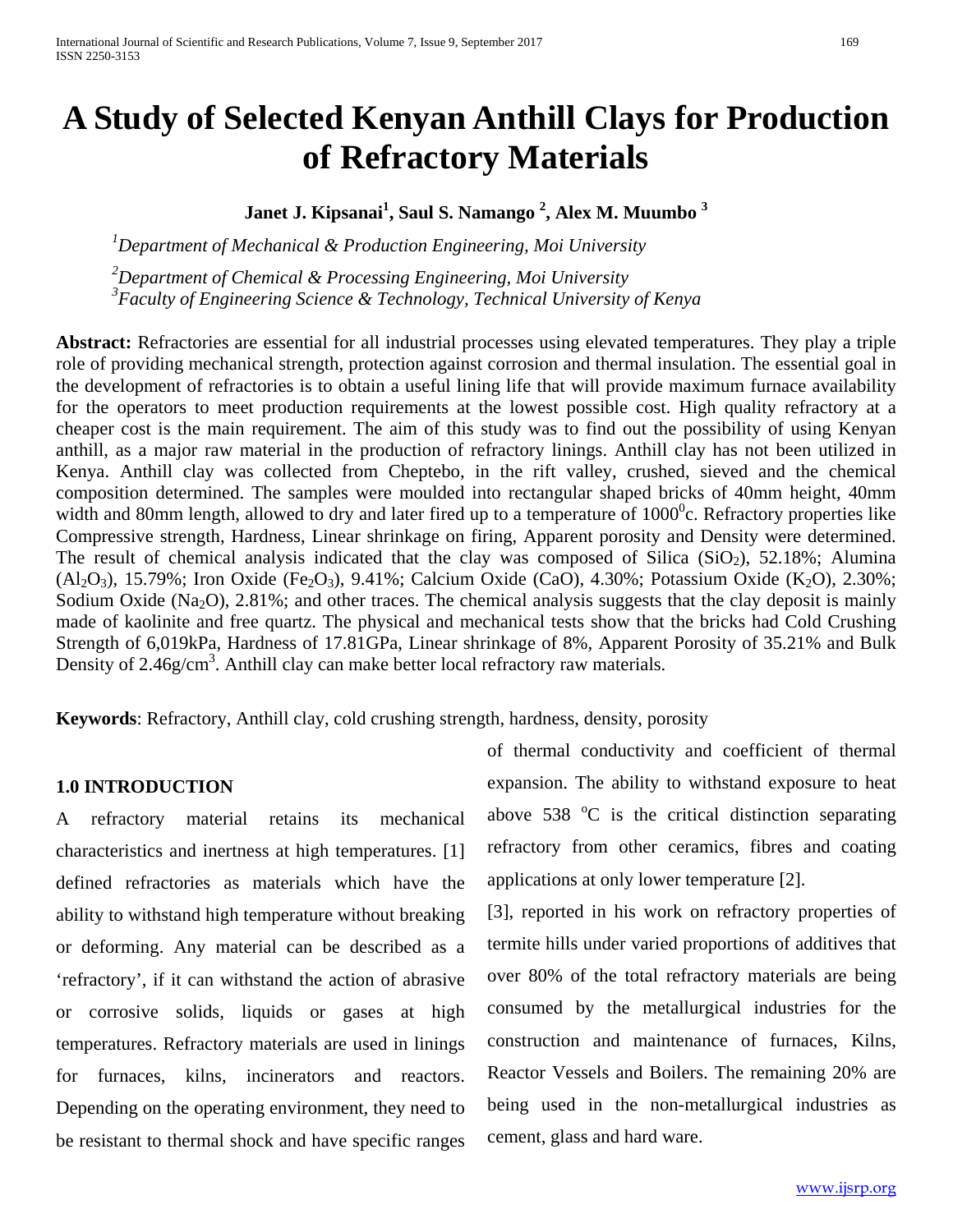The basic functions of refractory materials according to [4] are;

- 1. To ensure the physical safety of personnel and installations between the hot material (the processed product) and the outer shell of the processing tool and
- 2. Reduce heat loss.

The more important characteristics which are required of a refractory are [1]:

- a) High melting point or high refractoriness, which is closely related to thermo-chemical stability.
- b) Mechanical strength at high temperature in terms of high refractoriness under load, high thermal shock resistance, low thermal shrinkage, low porosity and permeability.
- c) Resistance to chemical attack in the particular situation in which it is used, for instance, high resistance to corrosion by slag.

Most refractory materials are made from naturally occurring high melting point oxides. They include silica (SiO<sub>2</sub>), Alumina (Al<sub>2</sub>O<sub>3</sub>), Magnesia (MgO), Chromium oxide  $(Cr_2O_3)$ , Zirconia (ZrO) and iron oxide (Fe<sub>2</sub>O<sub>3</sub>). They are either used in natural form without any formal processing or in roasted condition [5].

It is unfortunate that despite vast clay deposits in Kenya, the Country's metallurgical industries still depend on imported refractories to meet local consumption and as a result, a lot of hard earned foreign currencies are spent in the process.

Clay is a naturally occurring material composed primarily of fine grained particles of hydrous aluminium silicates and other minerals which show plasticity through a variable range of water content and can be hardened when dried or fired. It is also impermeable when in contact with water [6].

Basically, an anthill is a pile of clay, sand, or earth, or a combination of these materials that are excavated by the ants in the process of digging. The colony is built and maintained by an army of worker ants. These worker ants carry minute bits of earth and deposit them outside of the exit hole so that the particles do not slide back into the nest. Some variety of ants actually design and construct the anthill to specific shapes to create chambers for their various functions and purpose within the anthill. These robust structures have survived heavy rains, cyclones, sun and other adversities of nature for decades and stand tall and brave for our admiration [7].



**Figure 1: Anthill**

According to [8], an anthill (Figure 2) is a pile of earth, sand, pine needles or clay or a composite of these and other materials that build up at the entrances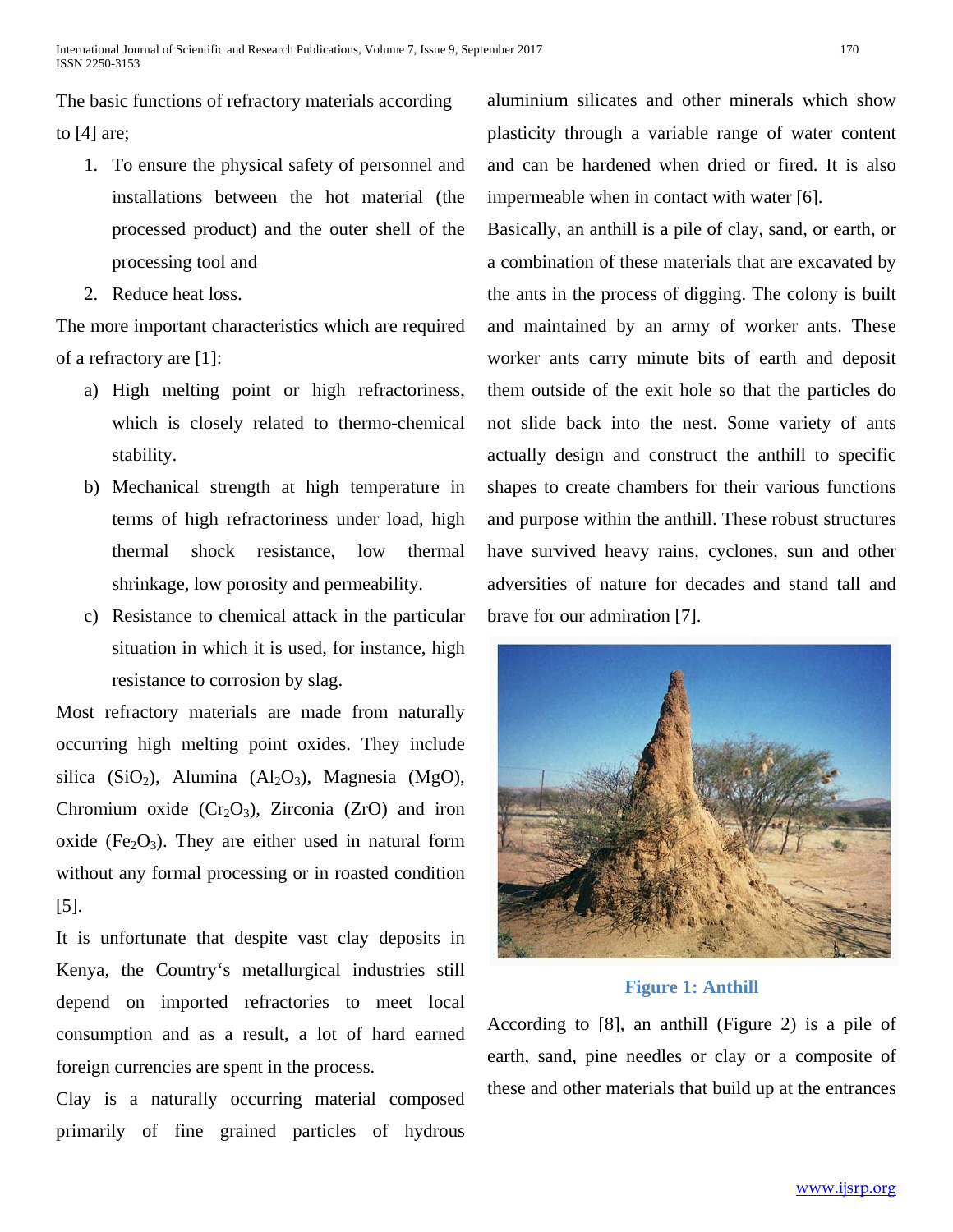of the subterranean dwellings of ant colonies. An ant colony is an underground lair where ants live.

[7] investigated the suitability of ant hill clay as a source of ceramic raw material in Ghana. The results showed that the ant hill clay is suitable as a ceramic raw material.

### **2.0 RESEARCH OBJECTIVES**

### **General Objective**

To investigate the potential of anthill clay for use in the production of refractories.

### **Specific Objectives**

- 1. To carry out chemical analysis of the clay under study.
- 2. To prepare brick samples out of the anthill clay.
- 3. To determine the physical and mechanical properties of the prepared samples.

### **3.0 MATERIALS AND METHODS**

### **3.1 Raw material and Sample Preparation**

The production of refractories begins with processing raw material. Raw material processing involves drying, crushing, grinding and determination of the Chemical Composition.

The raw materials (clays) were initially air dried and then later oven dried at  $105^{\circ}$ C to ensure that all the moisture had been removed.

The raw materials were then crushed using a pestle and mortar until a suitable ratio for coarse particles to fine particles was achieved

The chemical composition of the clay sample in percentage weight (wt %) of  $SiO<sub>2</sub>$ ,  $Al<sub>2</sub>O<sub>3</sub>$ ,  $Fe<sub>2</sub>O<sub>3</sub>$  and other oxides was examined using Atomic Absorption Spectrophotometer (AAS), which was carried out at Ministry of Mining Research Laboratories Center, Nairobi, Kenya.

## **3.2 Development of the refractory from the raw materials**

This involved the actual production of refractory from the collected raw materials to the final shaped (formed) product.

### **1. Mixing**

The ground particles were thoroughly mixed. This was done for two purposes;

- i) For even distribution of the coarse and fine particles
- ii) For making moulding easy

### **2. Moulding**

The brick samples were formed into the required shape and size with the aid of a wooden box type of mold which could produce three samples at one go. The test pieces of the refractory materials were made into rectangular shapes of dimension 8.0x4.0 x 4.0 cm in a mold and compacted under a hydraulic pressure of  $350kN/m^2$ .  $350kN/m^2$  was determined as the optimum hydraulic pressure necessary from the work of [9].

### **3. Drying**

The molded refractory was dried to remove its moisture. Drying was regulated so that neither voids are left in the refractory nor the refractory is shrunk to produce internal stresses. Drying was carried out very slowly and under particular set of conditions of humidity and temperature.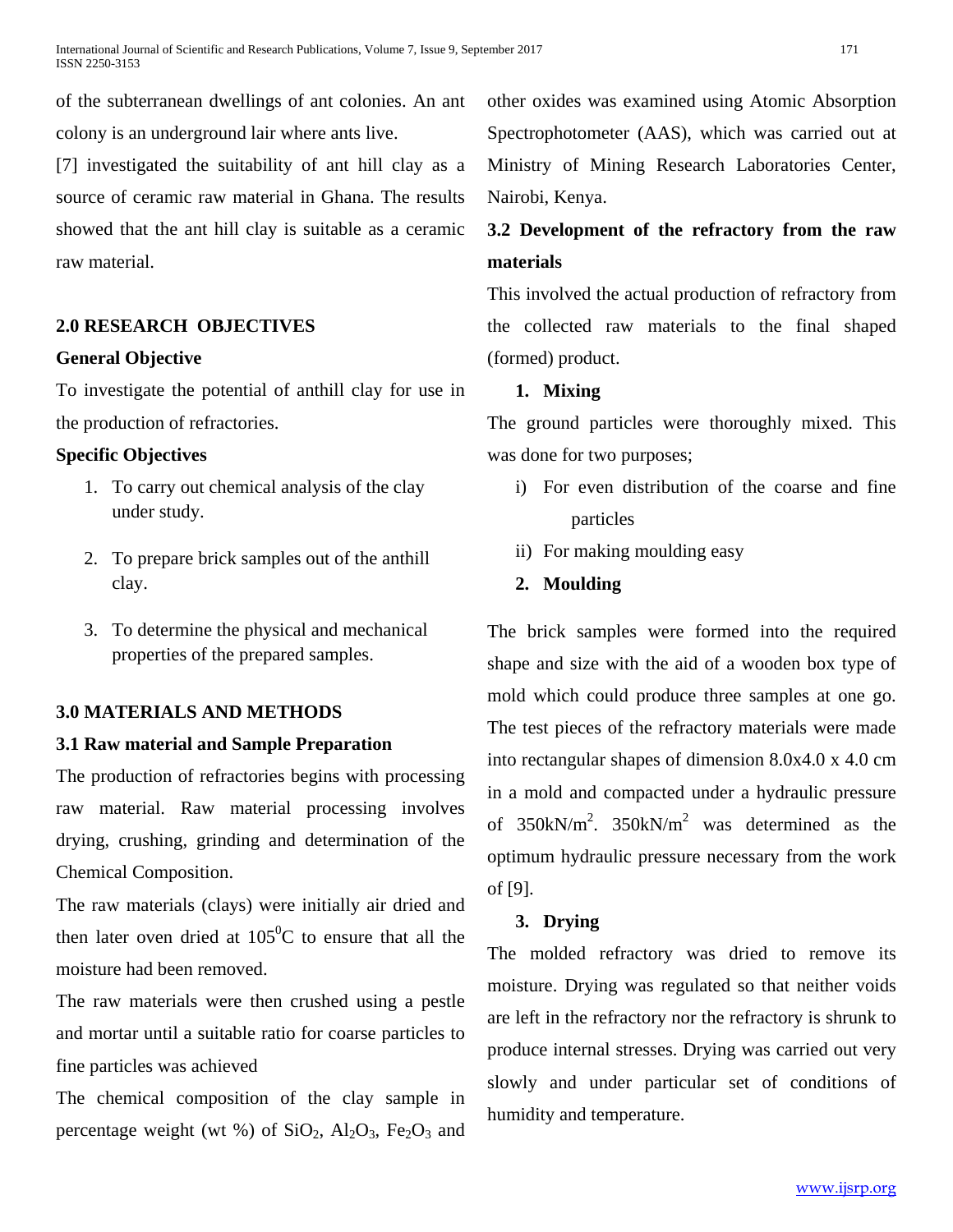The sample bricks were air dried until when they were physically seen to be dry. This process undertook two months. From the drying floor the samples were then put in an oven operating at  $105^{\circ}$ C for twelve hours to remove all the remaining moisture.

### **4. Firing**

The dried refractory was burnt for vitrification and development of stable mineral forms. In this step the already dried bricks were passed through a furnace at a controlled temperature over a certain fixed duration. The samples were fired at a temperature of  $1000^0C$ . At this temperature, the soaking time was six hours (6hrs). This is according to [10] work.

## **3.3 Testing of the brick samples to establish their stability characteristic properties.**

### **3.3.1 Apparent porosity Test**

Porosity of a material is defined as the ratio of its pores volume to the bulk volume. Thus porosity is an important property of refractories because it affects several other characteristics like strength, abrasion resistance, thermal conductivity and chemical stability. Porosity decreases the strength, thermal conductivity, resistance to abrasion and resistance to corrosion. On the other hand, it increases the penetration of slags, molten charge and/or gases into the refractory material and resistance to thermal spalling (thermal shock resistance). Therefore, in general, a good refractory should have lower porosity. The apparent porosity, sometimes referred to as open porosity, is a measure of the open or interconnected pores in a refractory. The apparent porosity is determined by the volume of liquid which was absorbed by the pores when the specimen is boiled in vacuum conditions, and when the material is saturated in water.

According to [11], the porosity of a refractory has an effect upon its ability to resist penetration by metals, slags and fluxes and, in general, the higher the porosity, the greater the insulating effect of the refractory.

[12], also states that porosity and pore size distribution of a refractory will influence its thermal conductivity, in that, more porous refractory translates to a more insulating refractory.

This experiment was performed according to [13], whereby dry specimens were put in an oven maintained at a temperature of  $110^0C$  till it attained a substantially constant mass (with an accuracy of 0.01 grams). The weight of the specimen  $(W_1)$  was recorded after cooling it to room temperature. The dry specimens were then immersed completely in water at atmospheric temperature for 24 hours. The specimens were taken out of water and wiped out with a cloth before being weight. The weight after removal from water was let to be,  $W_2$ .

The respective dimensions of the samples were measured using a vernier caliper. The dimensions were then used to calculate the sample volume (V).

The apparent porosity per cent, after 24 hours immersion in cold water is given by the relation;

Apparent porosity, 
$$
P_A = \frac{W_2 - W_1}{V} X 100
$$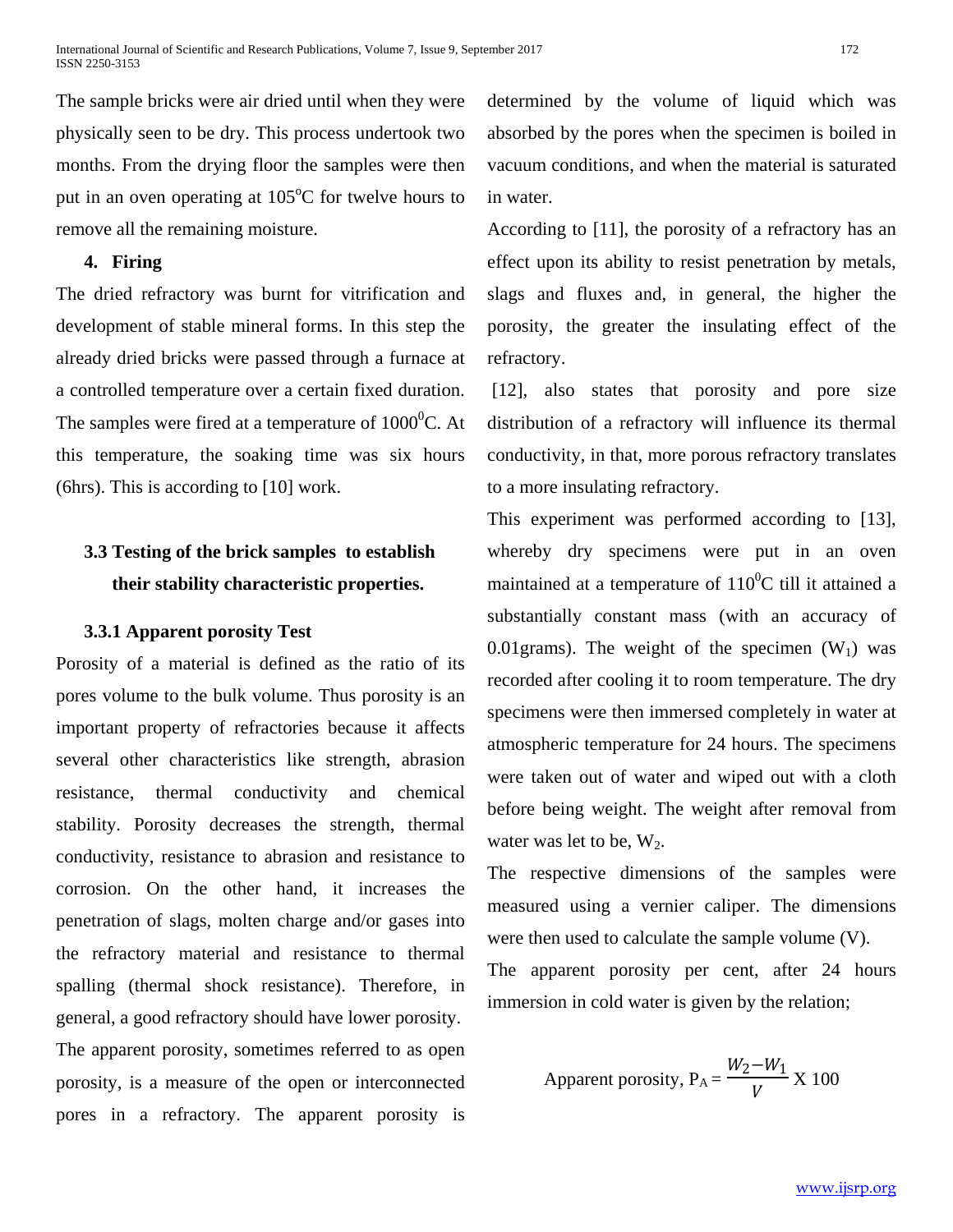Where:  $W_1$  and  $W_2$  is the weight of the absolutely dry specimen and the weight of the same specimen saturated in water [g], and *V* is the volume of the specimen  $\text{[cm}^3\text{]}$  [14].

## *Volume=length X width X height* **3.3.2 Bulk density**

The bulk density (BD) is the amount of refractory material within a volume  $(kg/m<sup>3</sup>)$ . An increase in bulk density of a given refractory increases its volume stability, heat capacity and resistance to slag penetration. Bulk density is the ratio weight or mass to volume and it is expressed in pounds per cubic foot or kilograms per cubic meter [15].

[11], also defines bulk density as a measure of the ratio of the weight of a refractory to the volume it occupies.

According to [12] report, the simplest way of measuring Bulk Density for uniform rectangular refractory shapes is by dividing Dry Weight by Bulk Volume which is calculated from measured dimensions. Density, porosity and permeability measurements show whether a body is fully dense, and whether therefore it can be expected to stand up to aggressive slag attack and/or penetration by process gases.

The air dried specimens were further oven dried at 110 °C, cooled and weighed to the accuracy of 0.01 in order to determine their dried weight (DW). The respective dimensions of the samples were measured using a vernier caliper. The dimensions were then used to calculate the sample volume (V).

The bulk density was calculated from the equation proposed by [16].

Bulk density, BD = 
$$
\frac{DW}{V}
$$
 g/cm<sup>3</sup>

Where,  $DW = Dried Weight V = Volume$ 

# *Volume=length X width X height*

### **3.3.2 Cold crushing strength**

Cold crushing strength is the resistance of the refractory to compressive loads. As per [17], a cold crushing strength test is used to measure the cold strength of a brick. It is used to show whether or not the brick has been properly fired. This test, generally a quality control check, also indicates whether the brick will damage to corners and edges in transport. Cold crushing strength is the maximum load at failure per unit of cross-sectional area when compressed at ambient temperature.

The dried test bricks produced from the anthill clay, were oven dried at a temperature of 110  $^0C$  for 12 hours. It was then cooled to room temperature. The specimen was then taken to the compressing test machine where load was applied until cracks were noticed. The load at which the specimen cracked was noted, which represents the load required for determining cold crushing strength of the test specimen.

The test was carried out in accordance with [18]. Cold Crushing Strength was then calculated using Equation;

$$
CCS = \frac{Maximum \ load \ (kN)}{Cross-sectional \ area \ (m^2)} = \frac{P}{A}
$$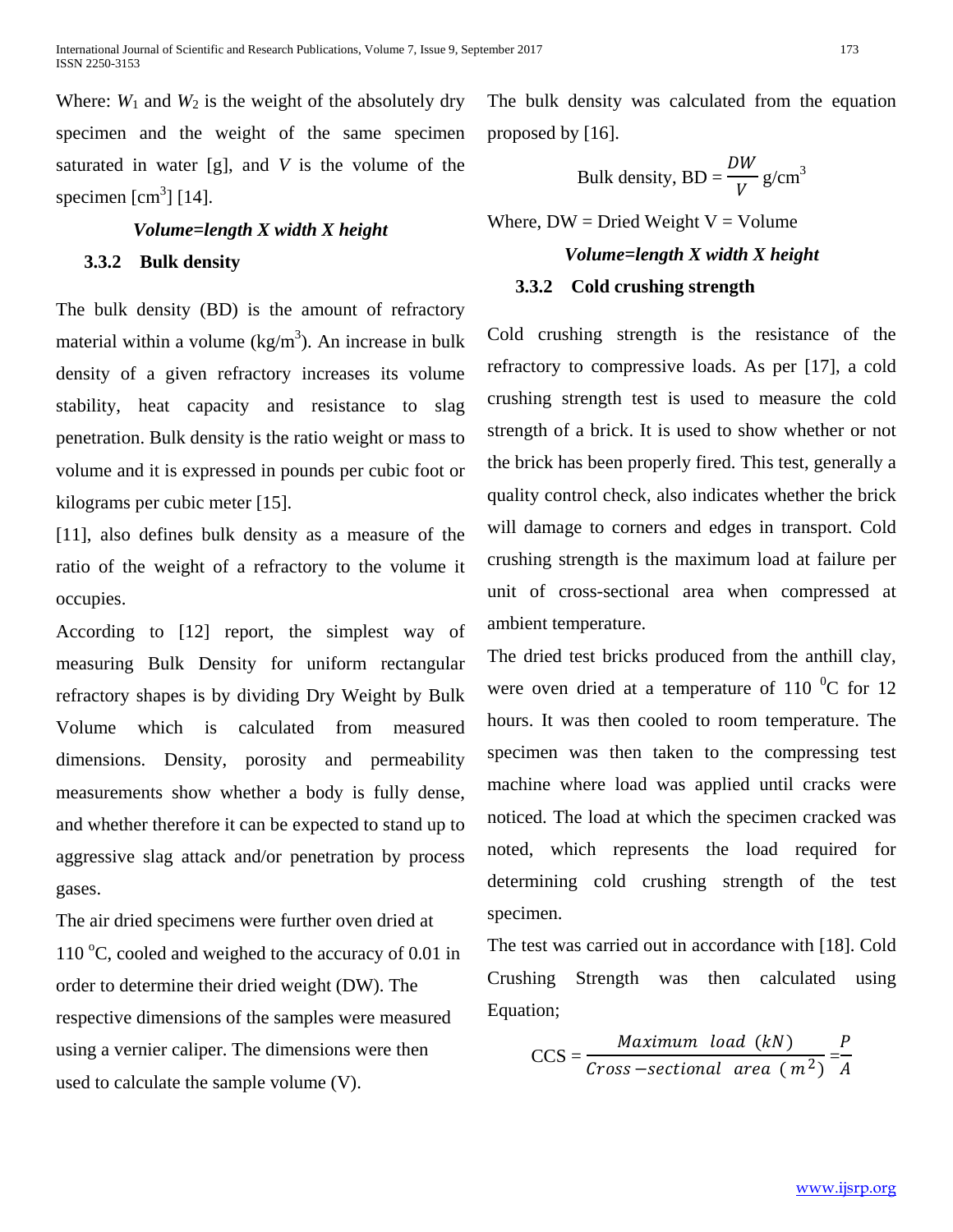Where,  $CCS = Cold$  Crushing Strength  $P = Applied$ Load  $A = Area$  of Load Applied

A good refractory material must possess high mechanical strength to bear the maximum possible load without breaking.

### **3.3.2 Linear shrinkage**

Linear shrinkage represents the permanent change that the refractory shapes undergo on heating or after reheating under a given set of conditions. The drying of clay is always accompanied by shrinkage. As the film of water between the clay particles is drawn off by evaporation the particles draw closer together to close up the interstices. The effect of this action is the shrinkage of the entire mass of clay.

To determine the fitness of a particular brick for service, it is often tested tor shrinkage under temperature conditions equivalent to those which it would receive in use. This is done by first determining the length or volume of the brick by measurement and then subjecting it to a prolonged heating at the desired temperature. After the brick has cooled, it is again measured and the length, volume and shrinkage determined.

A slanted line of length 6cm was inserted horizontally on each piece and recorded as  $(L_1)$ . The test pieces were then placed inside the furnace and fired up to 1000°C and the line drawn across the horizontal axis of the pieces was measured to determine its final length  $(L_2)$  after firing. The linear shrinkage of the materials was determined with equation;

Linear shrinkage (%), 
$$
=
$$
  $\frac{L_1 - L_2}{L_1}$  X 100

The test was carried out in accordance with [19].

### **3.3.3 Hardness test**

Hardness is a characteristic of a material, which can be defined as the resistance to indentation, and it is determined by measuring the permanent depth of the indentation. Measuring the hardness of a ceramic is important and this is usually done using an indentation test. The basic idea is that a permanent surface impression is formed in the material by an indenter. The actual or projected area of the impression is then measured. The hardness is then determined by dividing the applied force, *F*, by this area [20].

In this study, hardness was determined using the Brinell method. The Brinell method applies a predetermined test load (F) to a carbide ball of fixed diameter (D) which is held for a predetermined time period and then removed. The resulting impression is measured across at least two diameters – usually at right angles to each other and these result averaged (d).

In this experiment, the indenter diameter (D) used was 5mm and the test force (F) was 1kN.

Typically, an indentation is made with a Brinell hardness testing machine and then measured for indentation diameter in a second step with a specially designed Brinell microscope or optical system. The resulting measurement is converted to a Brinell value using the Brinell formula or a conversion chart based on the formula.

Equation below illustrates the formula used to obtain the Brinell value.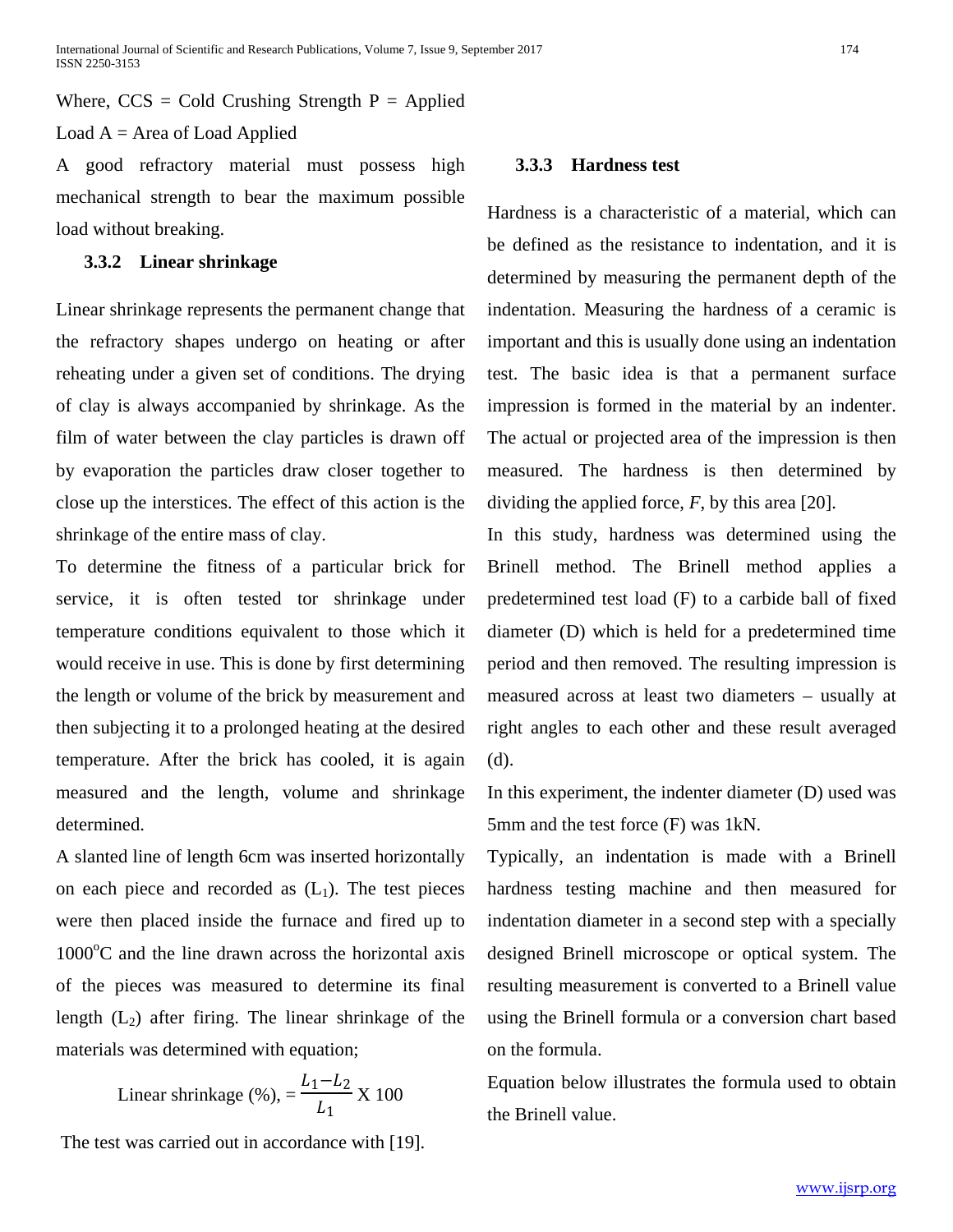International Journal of Scientific and Research Publications, Volume 7, Issue 9, September 2017 175 ISSN 2250-3153

$$
HB = \frac{0.102F}{0.5\pi D(D - \sqrt{(D^2 - d^2)})} N/m^2
$$

Where  $F = Force$ , D=Ball Diameter,  $d = diameter$  of indentation.

*at a constant force of 1kN,and a ball diameter of 5mm*

### **4.0 RESULTS AND DISCUSSION**

The results from the experimental work are given in tables 1 and 2. From table 1, it is evident that anthill clay has silica and alumina as the predominant substances and it could be concluded that it is siliceous in nature and is of the Alumino-silicate family.

The sample has high silica content well above the ideal 46.51% for clay which makes it be able to withstand fairly high temperatures [6]. From [21] report, the silica content of anthill satisfies the standards for the manufacture of refractory bricks and high melting clay with values 51.70 and 53-73% respectively; but below the range for the manufacture of ceramics and glass formulation.

The alumina  $(Al_2O_3)$  content of the sample is not high and is about 16%. This means that, the value falls below the standards required for the manufacture of ceramics, refractory bricks, paper and paints. However, the anthill clay can still be used to manufacture high melting clay and alumino-silicate fiber glasses since they require 16-29% and 12-17% of Aluminium Oxide respectively as reported by [21].

The sample clay has a fairly high iron content  $(Fe<sub>2</sub>O<sub>3</sub>)$ which makes it fire terracotta red (brick red) color on firing [9].

The Loss on Ignition of the anthill clay (LOI) was determined as the percentage of moisture loss to ignition on firing. This represents the amount of moisture the clay material could hold or percentage weight reduction of the soil sample which may probably be a reflection of its grain structure and fineness. Following the report by [21], the loss on ignition of the sample falls within the standard range for the production of ceramics, refractory bricks and high melting clay. [22] suggests that the loss on ignition values, are required to be low in order to reduce on the effect of porosity on the final products.

The physical test results of anthill clay showed an apparent porosity of 35.21% which according to [23], qualify to be used as refractory firebricks.

The bulk density of 2.4  $g/cm<sup>3</sup>$  was obtained which according to [24] makes them qualify to be used as fireclay refractories.

The Cold crushing strength of the anthill bricks obtained was 6018.73 Kpa. This value falls within the standard range for the manufacture of thermal insulators as given by [25]. According to Kumar, the standard range is 981-6867kPa.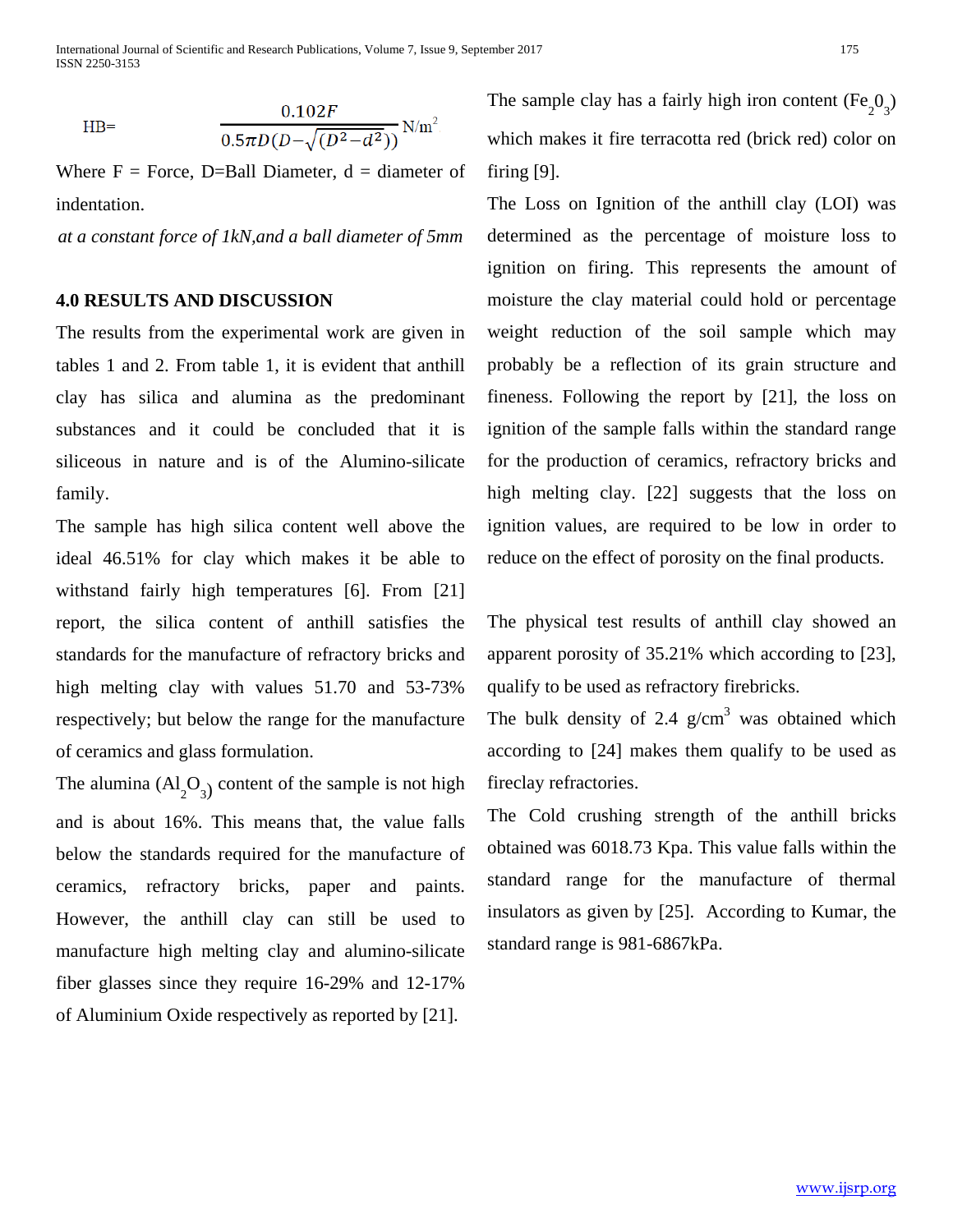|                                | <b>Anthill</b>           |                          |                          | <b>High</b>              |                              |                              |                          |
|--------------------------------|--------------------------|--------------------------|--------------------------|--------------------------|------------------------------|------------------------------|--------------------------|
|                                | <b>Clay</b>              |                          | <b>Refractory</b>        | melting                  |                              |                              |                          |
| <b>Composition</b>             |                          | <b>Ceramics</b>          | <b>Brick</b>             | clay                     | <b>Glass</b>                 | Paper                        | Paint                    |
| SiO <sub>2</sub>               | 52.19                    | 60.5                     | 51.7                     | 53-73                    | 80-95                        | 45-45.8                      | 45.3-47.9                |
| Al <sub>2</sub> O <sub>3</sub> | 15.79                    | 26.5                     | 25-44                    | 16-29.0                  | 12-17.0                      | 33.5-36.1                    | 37.9-38.4                |
| Fe <sub>2</sub> O <sub>3</sub> | 9.41                     | $0.5 - 1.2$              | $0.5 - 2.4$              | $1-9.0$                  | $2 - 3.0$                    | $0.3 - 0.6$                  | 13.4-13.7                |
| CaO                            | 4.30                     | $0.8 - 3.0$              | $0.1 - 2.0$              | $0.5 - 2.6$              | $4 - 5.0$                    | $0.03 - 0.6$                 | $0.03 - 0.6$             |
| $K_2O$                         | 2.30                     |                          | $\overline{\phantom{a}}$ | $\qquad \qquad$          |                              |                              |                          |
| TiO <sub>2</sub>               | 1.13                     |                          | $\overline{\phantom{a}}$ | $\qquad \qquad$          | $\qquad \qquad \blacksquare$ | $\qquad \qquad \blacksquare$ |                          |
| CuO                            | $\overline{\phantom{a}}$ | $\qquad \qquad -$        | $\overline{\phantom{a}}$ | $\overline{a}$           | -                            | $\overline{\phantom{0}}$     |                          |
| $V_2O$                         | $\overline{\phantom{0}}$ | $\overline{\phantom{a}}$ | -                        | $\overline{\phantom{a}}$ | $\overline{\phantom{a}}$     | $\overline{\phantom{a}}$     | $\overline{\phantom{a}}$ |
| LOI                            | 9.77                     | $8 - 18.0$               | $8 - 18.0$               | $5 - 14.0$               |                              |                              |                          |

Table 1: Chemical composition analyses of Anthill clay compared with standard clay for industrial applications

According to [22], the total percentage shrinkage for standard fireclay and siliceous refractories are supposed to be ranging between 4-10%. The total percentage shrinkage value obtained

from the brick samples was 8% thus falling within the acceptable range.

The hardness value obtained from the fired anthill bricks was 17.81GPa which falls between the highest and least hardness values for ceramics as given by [20]. It is reported that MgO has the least hardness value of 3.63GPa while Diamond is the hardest with a value of 78.48 GPa.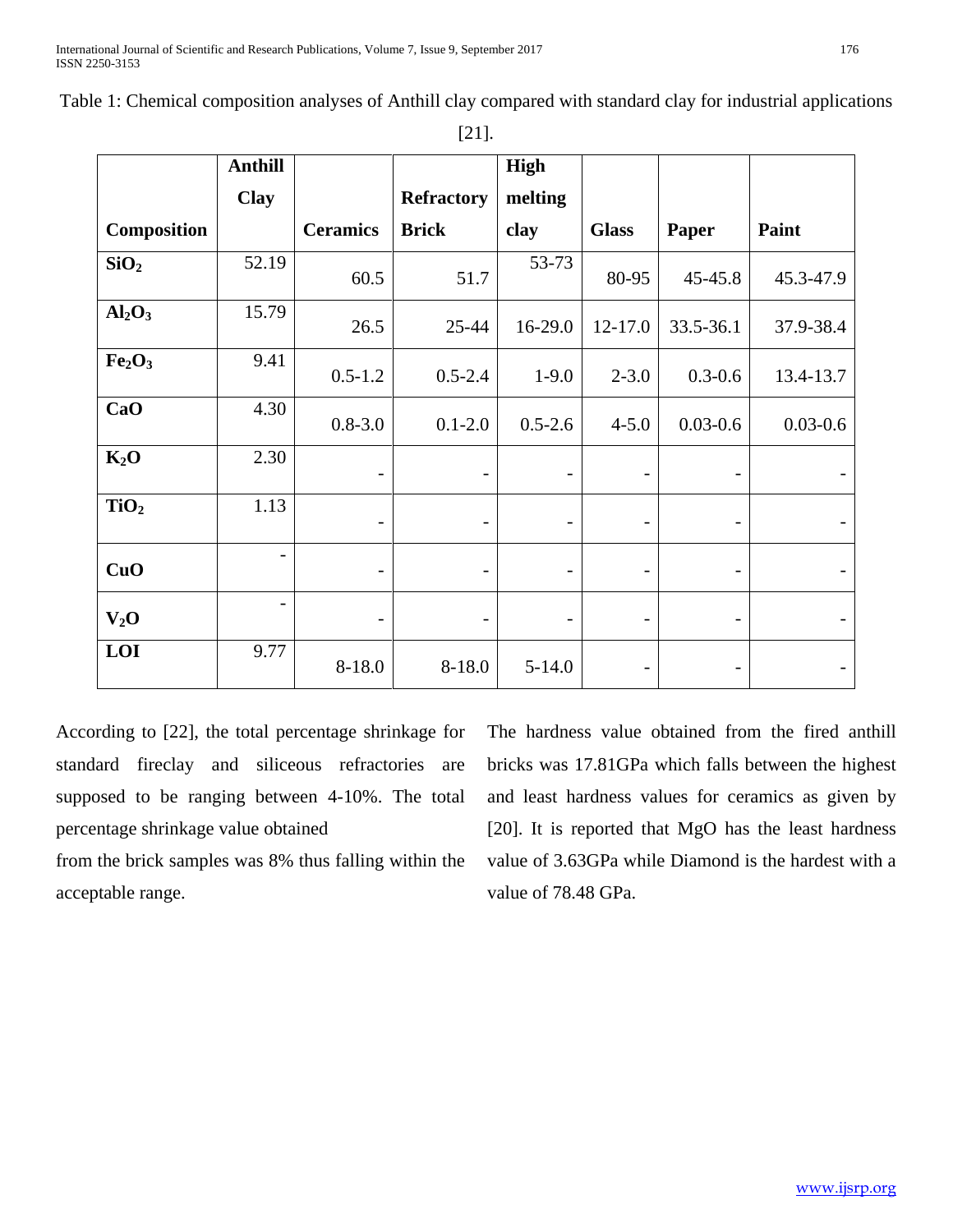|                      | Tested properties |             |                |               |          |  |  |  |  |  |
|----------------------|-------------------|-------------|----------------|---------------|----------|--|--|--|--|--|
|                      | Apparent          | <b>Bulk</b> | Cold Crushing  | Linear        | Hardness |  |  |  |  |  |
|                      | Porosity          | Density     | Strength (kPa) | Shrinkage (%) | (GPa)    |  |  |  |  |  |
| Sample               | (% )              | (g/cm3)     |                |               |          |  |  |  |  |  |
| description          |                   |             |                |               |          |  |  |  |  |  |
| <b>Anthill Brick</b> | 35.21             | 2.4         | 6018.73        | 8             | 17.81    |  |  |  |  |  |

Table 2: Physical and Mechanical test results

### **5.0 CONCLUSION AND RECOMMENDATION**

#### **5.1 Conclusion**

An experimental study was conducted to investigate the suitability of Anthill clay as industrial raw material for making refractories in view of their chemical, mechanical and physical properties.

The results of the chemical analysis showed that the clay contain aluminum oxide  $(A<sub>12</sub>O<sub>3</sub>)$  and silica  $(SiO<sub>2</sub>)$ as major constituents making it suitable as aluminosilicate refractory material.

The batch samples passed through the experimental tests to determine their refractory properties in terms of mechanical and physical behaviors showed that the selected raw material (clay) can substitute for the imported refractories either as thermal insulators or as service refractory linings (bricks). The cost of refractories will also reduce since they can be obtained locally.

The chemical composition results also suggested that the clay is found to be a source of local raw materials for the production of refractory bricks and high melting clays.

The results of the investigation will be very useful and serve as a database for prospective investors and managers of metallurgical industries.

It can therefore be concluded that Anthill clay can substitute for the imported refractory raw materials.

### **5.2 Recommendation**

The clay under study, that is, anthill, has not been identified in Kenya for the production of refractories. Thus if this clay is exploited and harnessed, it will no doubt provide an internal source of raw materials.

There is also the need for geological survey to determine the extent of the deposits.

### **ACKNOWLEDGMENT**

The authors wish to thank Moi University, Ministry of Mining and Eldoret Polytechnic for their support.

### **REFERENCES**

[1] Omotoyinbo, J.A and Oluwole, O.O. 2008. Working Properties of Some Selected Refractory Clay Deposits in South Western Nigeria. Journal of Minerals & Materials Characterization & Engineering, 7(3): 233-245.

[2] Musa, U., Aliyu, M.A, Mohammed, I. A, Mohammed, A. D, Sadiq, M.M. and Isah, A.G. 2012. A Comparative Study of the Refractory Properties of Selected Clays in Niger State, Nigeria. Journal of Advances in Biotechnology & Chemical processes,  $1(2): 1-5.$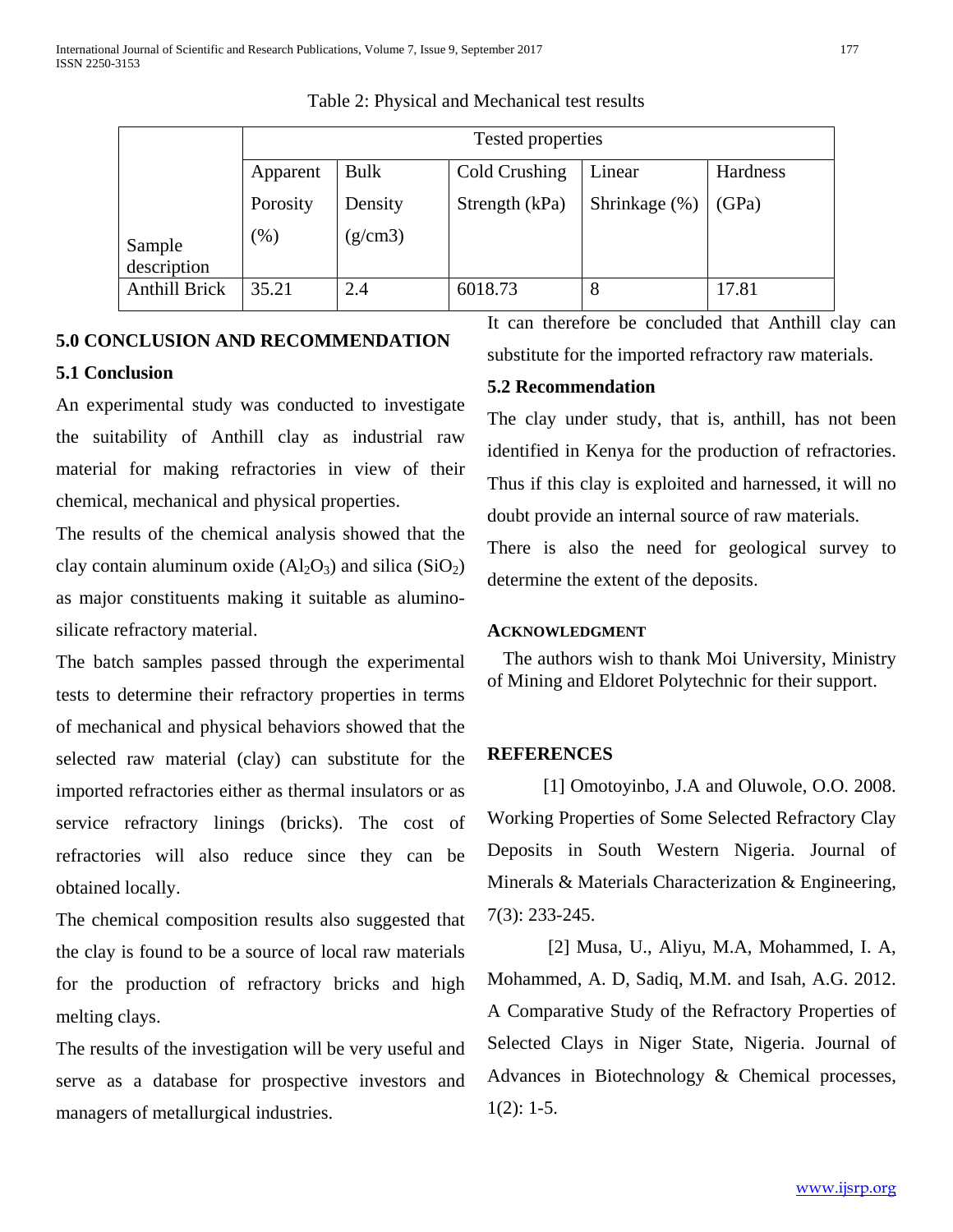[3] Mohammed B.N. (2009). Refractory properties of termite hills under varied proportions of additions. The Journal of the Institution of Metals. 2 (10): 625.

[4] Boch P. and Niepce J. C. 2007. *Ceramic materials*. Processes, properties and applications. ISTE Ltd, USA.

[5] Aigbodion V.S., Atuanya C. U. and Chikaodi C. D. 2013. Effect of Tin Tailings on Some Refractory Properties of Alumino-Silicates (Alkaleri) Clay. Journal of Minerals and Materials Characterization and Engineering 1: 29-32

[6] Shackelford J.F. and Doremus R.H.2008. *Ceramic and Glass materials*. Structure, properties and processing. Springer press, New York.

[7] George A. H. 2009. Anthill as a resource for ceramics. Doctoral thesis, University of Science and Technology Kumasi, Ghana.

[8] Stone and Ndu. 1985. New Biology for West African Schools. Longmans Group Ltd, New York.

[9] Nnuka, E.E & Agbo,U.J.E. (2000), Evaluation of the Refractory Characteristics of Otukpo clay deposits, N.S.E. Technical Transaction .35(1):34-36

[10] Aliyu S., Garba B., Danshehu B.G., Argungu G. M., and Isah A. D. (2014) Physiochemical Analysis of Gwarmi Clay Deposit, Wurno Local Government Area of Sokoto State, Nigeria. The International Journal Of Engineering And Science (IJES), 3(6):62-67

[11] Harbison-Walker, 2005. Handbook of Refractory Practice. Harbison-Walker Refractories Company, Moon Township, PA. Retrieved November 30, 2015 from

<http://www.somitmurni.com/Handbook.pdf>

[12] Berger M.B. 2010. The importance and testing of density, porosity, Permeability and pore size for refractories. The Southern African Institute of Mining and Metallurgy; Refractories 2010 Conference. 1(1): 101-116

[13] Singh S. 1993. Engineering Materials. Konark publishers PVT LTD, Delhi.

[14] Shaw K. 1972. *Refractories and their uses.* Applied Science Publishers LTD, London.

[15] Aggarwal O.P. 2001. *Engineering Chemistry.* Khanna Publishers, New Delhi.

[16] Ekwere, I. I. 2009. Characterization of Some Nigeria Clays for Ceramic Application. In; Proceedings of 1st National Conference of Faculty of Technology, Obafemi Awolowo University, pp. 32- 37.

[17] Surendranathan A. O.2015.*An Introduction to Ceramics and Refractories.* CRC Press*-*Taylor & Francis Group, New York.

[18] ASTM. 2008. Standard Test Methods for Cold Crushing Strength and Modulus of Rapture of Refractories.

[19] ASTM. 2010. Standard Test Method for Drying and Fired Shrinkages of Ceramic White ware Clay.